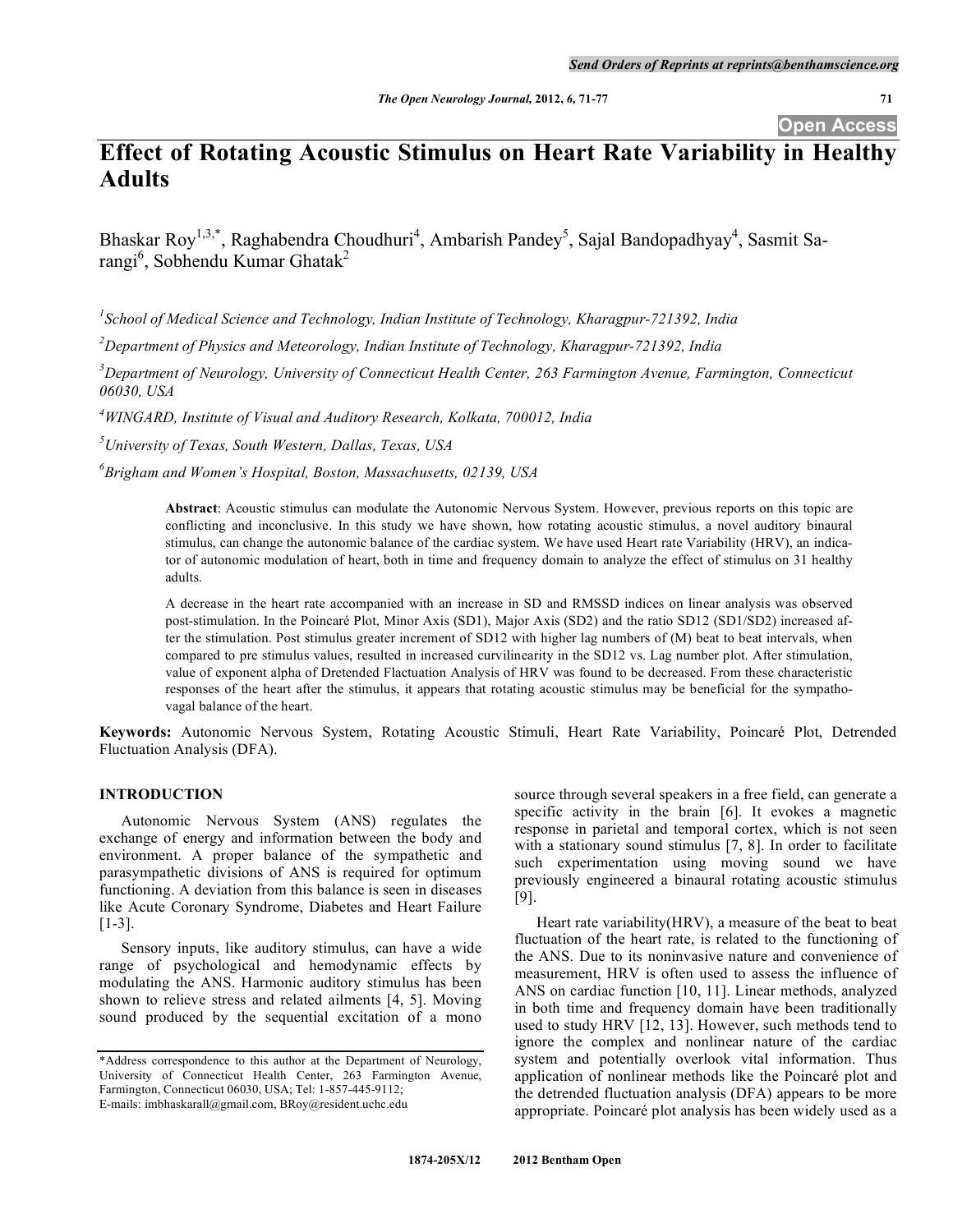quantitative –visual tool for HRV analysis [14-16]. A modification of this method, lagged Poincaré plot, has been shown to be a better quantitative tool for in some studies on Congestive Heart Failure (CHF) and Chronic Renal failure (CRF) subject populations [17, 18].

 In this paper, we have studied the effect of rotatory acoustic stimulus on ANS by measuring HRV using linear and nonlinear methods.

# **RESULTS**

 For all measurements the ECG was recorded for 10 minutes each before and after exposure to the stimulus with a gap of 10 minutess after the end of the stimuli. Only sinus beats were selected for analysis. In the linear analysis of HRV, the mean heart rate decreased from  $83.1 \pm 2.3$  per minute to  $81.8 \pm 2.1$  per minute after the exposure to the stimulus. The decrease was more in subjects with higher baseline heart rate. Both the standard deviation (SD) of R- R interval i.e the time interval between R- peak of two continuous sinus beats and the root - mean -square differences of successive R- R interval (RMSSD) increased after exposure to the stimulus. SD value changed from  $23.7\pm$ 2.9 ms to  $26.8 \pm 2.5$  ms and RMSSD value changed in a similar fashion from  $21.8 \pm 3.2$  ms to  $23.8 \pm 3.3$  ms. All the changes were significant with paired t test value < 0.05.

 We used lagged Poincaré plot analysis, a scatter plot of  $RR_n$  and  $RR_{n+M}(RRn-time$  difference between two succes-



**Fig. (1).** lagged Poincaré plot from a representative individual **A**: Pre stimulation, **B**: Post stimulation. From top to bottom panel- lag number 1, 5, 9, 13 respectively.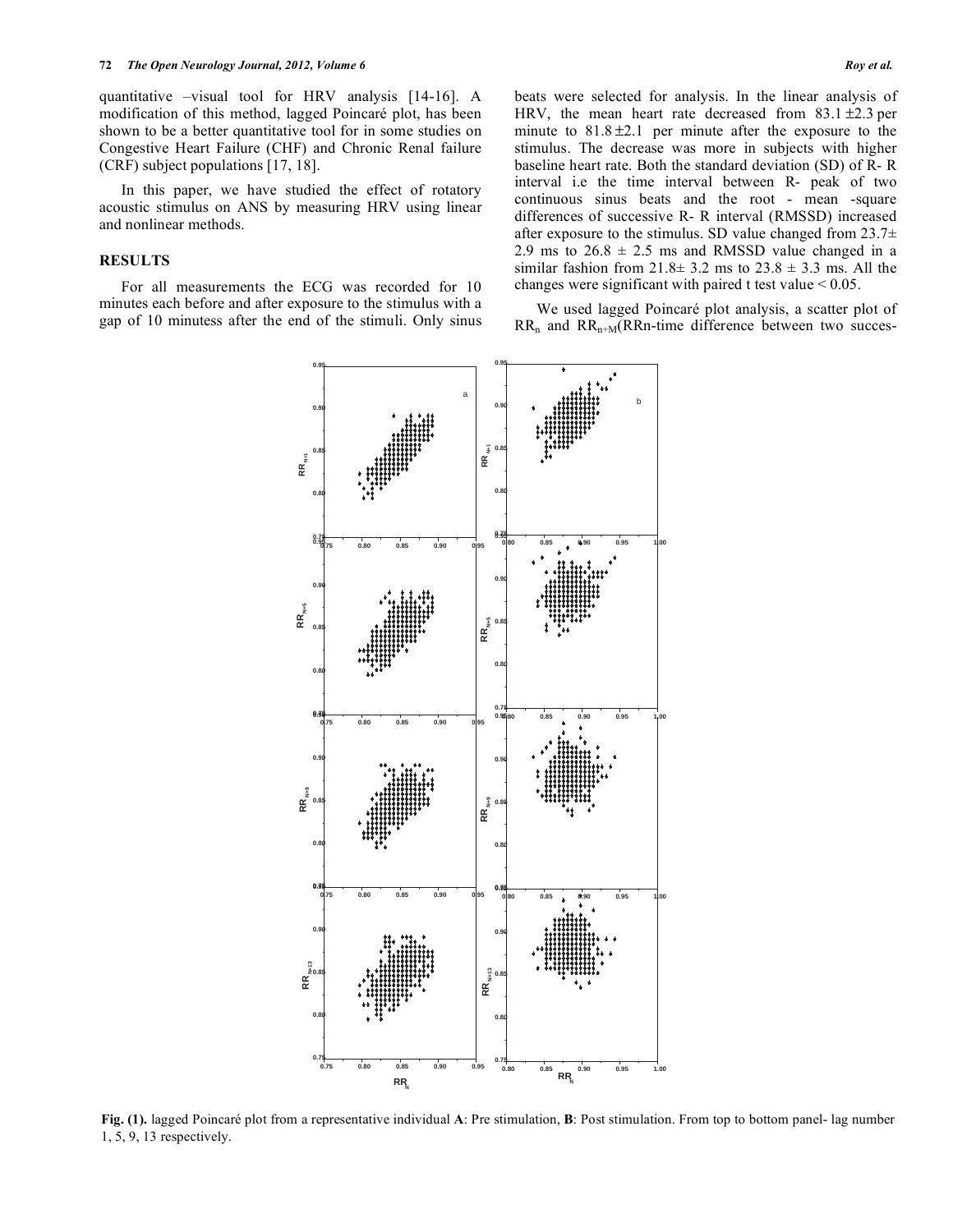

**Fig. (2).** Changes in average values of SD1, SD2 (**A**) and SD12 (**B**) with an increase in lag number (M).

sive R peaks,  $RR_{n+M}$  time difference between the next Mth successive R peaks), as one of the non linear methods. When this plot is adjusted with an ellipse three important

parameters are obtained namely SD1, SD2, and SD12 (SD1/SD2). SD1 is the length of the semi-minor axis of the ellipse and SD2 is the length of the semi-major axis [18]. In this analysis, with an increase in the lag number the plot became more scattered with an increment in the length and width of the plot (Fig. **1A**, **1B**). This effect was more pronounced post stimulation. Also, the center of the plot shifted to a higher value indicating a decrease in heart rate.

 Average values of parameters SD1, SD2 and SD12 increased significantly post-stimulation (p-value <0.001). The rate of increase in SD1 with an increase in lag number (M) was higher. The increment in SD12 value poststimulation also increased with an increase in lag number. (Fig. **2A**, **2B**). These results indicate that rotating acoustic stimulus enhances both short and long term correlation of heart beat.

 Pade Approximant method was used to find out the relationship of these parameters with the lag number M. We assumed a simple form of the Pade approximant for SD's as the ratio of polynomial in M of degree one.

$$
Y = \frac{a + bM}{c + dM} = \chi \frac{1 + \hat{a}M}{1 + \tilde{a}M}
$$
 (1)

Here Y = SD1, SD2 or SD12 and  $\chi = a/c$ ,  $\beta = b/a$  and  $\gamma =$ d/c. Latter parameters were taken as new unknown parameters. An excellent fitting of the data with the equation (1) (Fig **2A, 2B**) was found with different set of  $\chi$ ,  $\beta$  and  $\gamma$ which were listed in Table **1**. When expressed for small lag number M the equ.(1) can be approximated as  $Y = C + L$  M + Q M<sup>2</sup> where  $\vec{L} = \chi (\beta - \gamma)$  and Q =  $\gamma$  L. Such variation of these parameters for small M has been found earlier [17]. The values for L and Q have been shown in Table **1**. The magnitude of slope and curvature of SD1 increased poststimulation. The ratio SD12 exhibited a larger change in both slope and curvature due to stimulation. The post stimulation value of the curvature of SD12 is increased by 51% whereas that of the slope is augmented by 27%. On the other hand only the linear coefficient for SD2 increased after the stimulation. The corresponding values of L and Q for individual subject are shown in Fig. (**3A**, **3B**). The slope and magnitude of curvature increased for the majority of subjects post-stimulation.

Table 1. The Value of Parameters  $\chi$ ,  $\beta$  , $\gamma$  Obtained from Fit of eq.(1) with Respective Value of  $R^2$ . The Parameters L and Q are the **Coefficient of Linear and Quadratic Terms in Expansion of Y in Terms of M.** 

|                            | SD <sub>1</sub> |             | SD2        |             | <b>SD12</b> |             |
|----------------------------|-----------------|-------------|------------|-------------|-------------|-------------|
|                            | <b>PRE</b>      | <b>POST</b> | <b>PRE</b> | <b>POST</b> | <b>PRE</b>  | <b>POST</b> |
| $\chi$ x 10 <sup>-2</sup>  | 1.34            | 1.68        | 3.54       | 4.11        | 35.38       | 38.03       |
| $\beta$ x 10 <sup>-2</sup> | 25.52           | 27.25       | 15.07      | 13.74       | 19.93       | 23.58       |
| $\gamma \ge 10^{-2}$       | 2.15            | 2.56        | 3.12       | 2.94        | 8.27        | 9.84        |
| $\chi^2\,x10^{-6}$         | 0.04            | 0.06        | 0.08       | 0.1         | 3.04        | 7.02        |
| $R^2x10^{-2}$              | 99.99           | 99.98       | 99.98      | 99.7        | 99.97       | 99.95       |
| $Lx10^{-3}$                | 3.14            | 4.14        | 4.23       | 4.44        | 41.1        | 52.2        |
| $Q x 10^{-4}$              | $-0.067$        | $-1.06$     | $-1.32$    | $-1.31$     | $-34.1$     | $-51.4$     |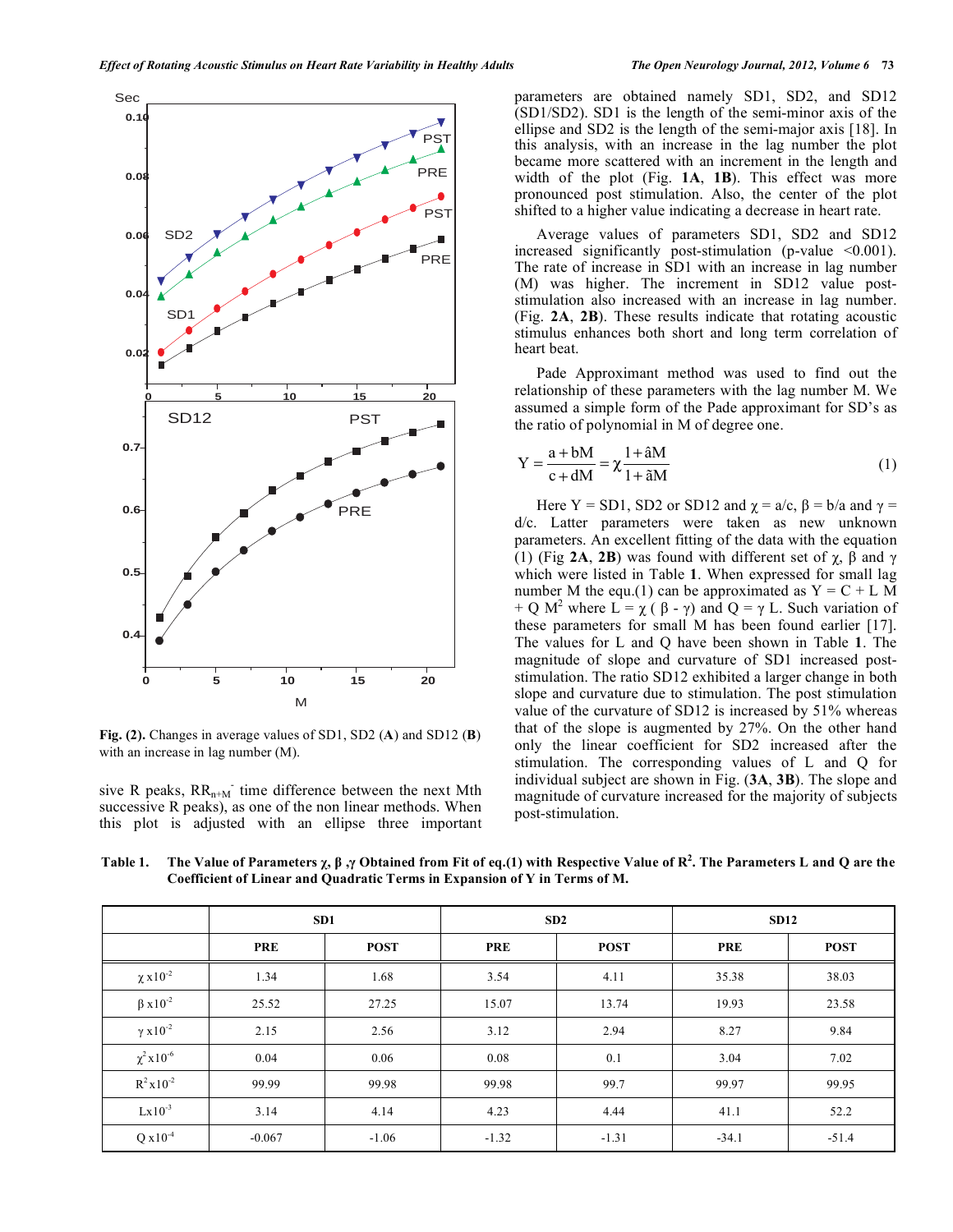

**Fig. (3).** The corresponding values of L(**A**) and Q(**B**) for individual subject before and after stimulation.

 The other non linear method we used was the detrended fluctuation analysis (DFA) [16]. The coefficient  $\alpha$ , derived from the DFA and its distribution for subjects are plotted in Fig. (**4A** and **4B**) respectively for pre- and post- state of stimulation. The stimulation produced a decrease in the coefficient  $\alpha$  for most of the subjects and mean for the group decreased. The mean of  $\alpha$  for group changes from  $0.93\pm0.02$  to  $0.82\pm0.02$  after the stimulation with a p value of 0.003.

### **DISCUSSIONS**

 In the present study we have shown that rotating musical stimulus influences the autonomic nervous system. We have previously shown that rotating acoustic stimulus significantly decreases arousal in psychosomatic patients [9]. This is the first study showing standardized rotating musical stimulus can influence the autonomic nervous system, based on analysis of the Heart Rate Variability. Rhythmic acoustic stimulus has been shown to exert modulatory effects on the cardiovascular system, gastric motility and response of an individual to aversive stimulus [19-23].

 However the mechanism behind this hasn't been clearly elucidated with some studies implicating autonomic nervous regulation [24, 25] while others showing no changes in ANS activity [20, 23]. These studies have been limited by small sample size, use of non standardized sound stimulus, stationary nature of the stimulus and lack of non linear analysis to study HRV [20, 26].

 In this study linear analytical components of HRV like SD, RMSSD were shown to be increased post stimulation. SD, RMSSD are considered as measures of parasympathetic tone of the heart [27]. Earlier studies have established decreased SD as an independent predictor of mortality and sudden death in chronic heart failure. Lower SD, RMSDD are associated with more frequent and complex arrhythmia in right insular infarct patients [28-31]. So, increment of SD and RMSSD after the rotating acoustic stimulus suggests a potentially beneficial effect on the cardiovascular functioning. It alters the autonomic balance in a favorable direction without causing an overall down regulation of the whole cardiac system, indicated by the individual increment in SD, RMSSD.



**Fig. (4).** Changes in coefficient  $\alpha$  (A) and its probability distribution (B) for pre- and post- state of stimulation.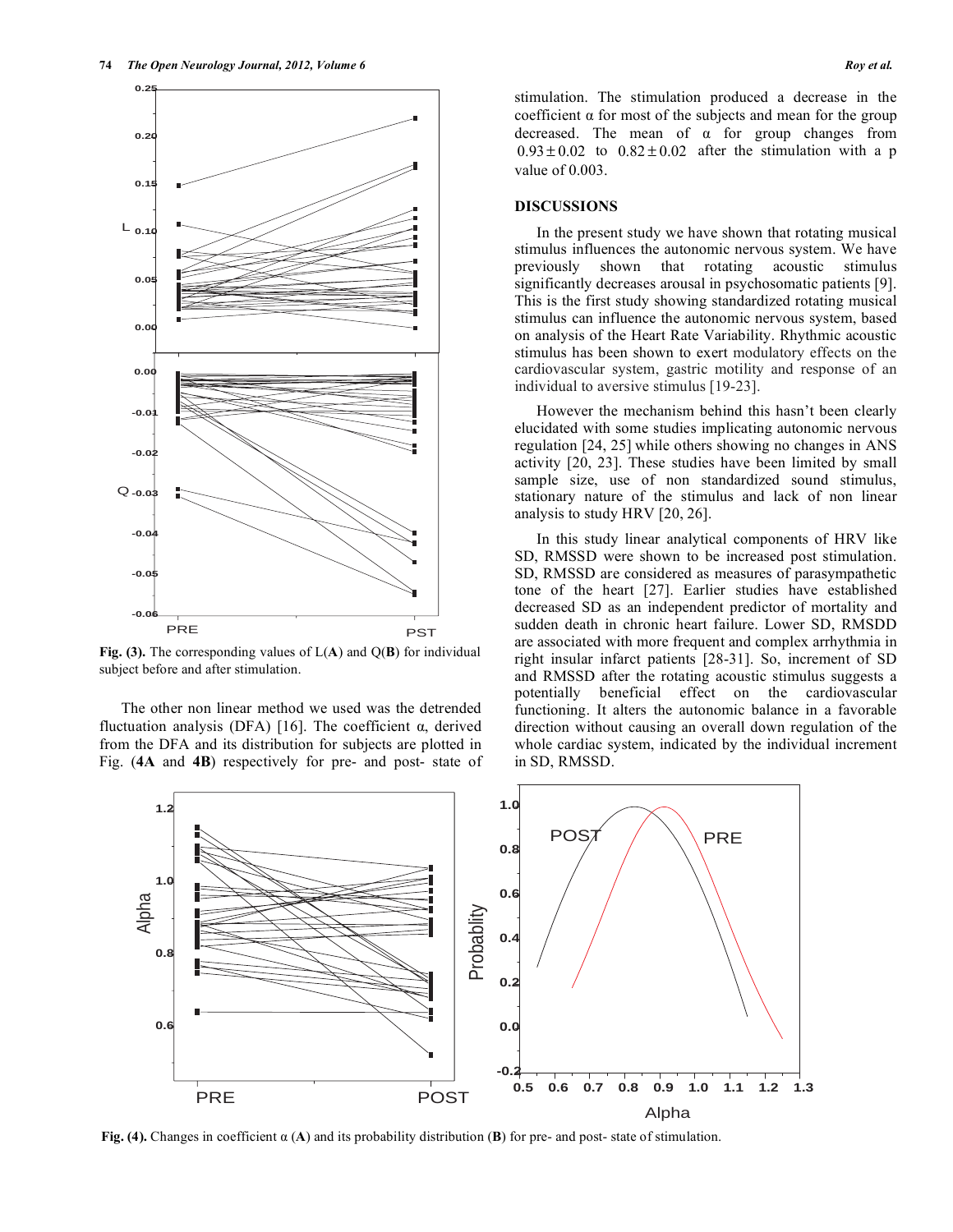SD1 is the reflection of short term variability of heart rate and is mainly influenced by the parasympathetic division of ANS. SD2, the length of the semi-major axis, is the measure of long term variability. Lagged Poincaré plot analysis showed a significant increase in SD1, SD12 with higher lag numbers post stimulation thus indicating an increase in parasympathetic modulation. Previous studies with HRV analysis using Lagged Poincaré plot have shown a decrease in Vagal modulation (SD1, SD12) with exposure to hazardous stimulus like smoking and disease conditions like diabetes [32, 33]. So, it can be argued this post stimulus improvement in parasympathetic modulation, measured by SD1, SD12, is a favorable outcome of the stimulus.

 A curvilinear relation has been seen in previous studies between lag and Poincaré plot indices of heart rate variability and this curvilinearity has been shown to be impaired in disease conditions like CHF. An increase in the same has been proposed to be associated with improved cardiovascular functioning and outcomes in CHF patients on therapy [18]. In our study, an increase in curvilinearity was observed in SD1 and SD12 with higher lag numbers post stimulation indicating a positive modulation in cardiovascular function mediated by improvement in the parasympathetic control on the heart. Here we would like to mention, we have used Pade approximant method for the first time to quantify the parameters of lagged Poincaré plot. It is a simple and illustratory method to assess the change in cardiovascular response and have added some new dimensions to the lagged Poincaré Plot. It helped in identifying the slope and curvature of the lag plot separately.

 Detrended Fluctuation Analysis has shown the longrange power law correlation of the RR interval time series in normal subjects and in other physical systems. Value of exponent alpha of DFA was reported to be of higher value in congestive heart failure patients when compared to normal subjects [16]. In our study we have found that the mean value of exponent alpha of DFA is lower after the stimulation. This also may be considered as an indicator for an improved functioning of cardiovascular system.

 At the end, we suggest that rotating acoustic stimulus improves parasympathetic tone, which is beneficial for cardiac functioning. It shows statistically significant changes of the HRV parameters. However, one of the limitations of this study was that results obtained were immediate reflection of the stimulus. To assess the duration of the effect of rotating acoustic stimulus on ANS would be an interesting follow up, which was beyond the scope of this study.

#### **CONCLUSIONS**

 Rotating musical stimulus causes acute changes in cardiac autonomic regulation resulting in an increase in the parasympathetic activity. The changes observed in the Linear and lagged Poincaré plot indices are predictors of favorable cardiovascular outcomes indicating a potentially beneficial effect of the stimulus. These findings are encouraging and warrant more studies in selected patient population to identify a potential therapeutic application of this stimulus.

# **MATERIALS AND METHODS**

#### **Stimuli**

 A rotating musical stimulus, constructed from an Indian percussion instrument tabla, was used for the study. The stimuli were recorded digitally at a sampling rate of 44.1 kHz in 16 bit. The stimuli were given in a sound proof room with the subjects in recumbent position. Headphones connected to a computer through a custom electronic interface were used to deliver the stimulus binaurally. The sound was played at around 50 db (peak value) for 9.5 mins ensuring an optimum perception by subjects. A perception of moving sound was created by varying its amplitude in both ears. The ear receiving higher amplitude sound perceived the stimulus to be moving towards it whereas the ear receiving lower amplitude sound perceived it to be moving away. The amplitude of sound was modulated at a frequency of 2 Hz with a phase difference of 0.568 seconds between the advancing and receding stimuli. We have also tried frequencies lesser or greater than 2 Hz and we found that the perception of rotation of sound is at maximum for 2Hz [9]. The final perception produced was that of a rotating sound moving in plane passing through ears and perpendicular to body axis. No subject experienced nausea, vertigo or decreased arousal during or after exposure to stimuli. All experiments were conducted at a fixed time to avoid any Diurnal Variation on HRV.

# **Subjects and Measurements**

 Thirty one subjects (11 male; 20 female; average age 36  $\pm 12$  yrs) were included in the study after an informed consent. Exclusion criteria for the study included any current disease condition, ongoing medication regimen and any history of cardiac, neurological, psychiatric or sleep disorder. The study was approved by the ethical committee of IIT Kharagpur, India. Electrocardiographic (ECG) data was taken from three limb leads of the patient in supine position with a sampling rate of 500 Hz and a resolution of 12 bit. ECG was recorded for 10 minutes each before and after exposure to the stimulus with a gap of 10 mins after the end of the stimuli. Only sinus beats were selected for analysis. R-R interval, defined as the time interval between the R peaks of two continuous sinus beats, was detected through the Origin software. Nonlinear analysis of HRV was done using Matlab Software and a standard program was used for linear analysis.

### **Data analysis**

 The Task Force guidelines of HRV analysis (Task Force of the European Society of Cardiology and the North American Society of Pacing and Electrophysiology) were strictly followed in our study [34].

#### *Linear Analysis*

 HRV was assessed in time domain. In linear time domain the heart rate (HR), standard deviation (SD) of RR interval, root-mean squared successive differences (RMSSD) were calculated.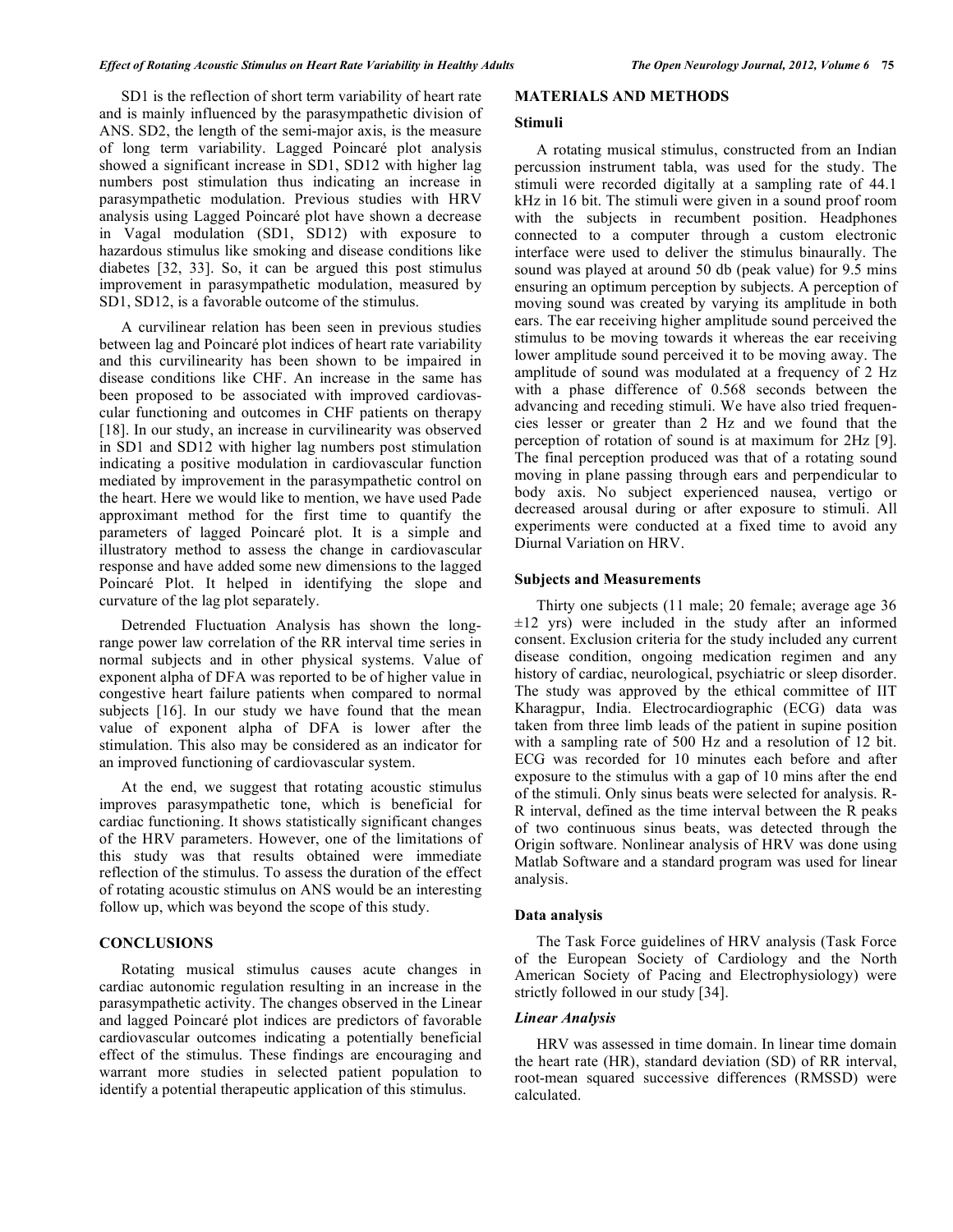#### *Non Linear Analysis*

 Poincaré plot is a scatter plot of RRn and RRn+1( RRntime difference between two successive R peaks, RRn+1 time difference between the next 2 successive R peaks) . When this plot is adjusted with an ellipse three important parameters are obtained namely SD1, SD2, and SD12 (SD1/SD2). SD1, the length of the semi-minor axis of the ellipse, is the standard deviation of beat to beat variability in the RR interval. SD1 is the reflection of short term variability of heart rate and is mainly influenced by the parasympathetic division of ANS. SD2, the length of the semi-major axis, is the measure of long term variability [35].

 In lagged Poincaré plot, the ellipse was fitted to the Poincaré plot of RRn+M vs RRn where M is the lag number. SD1 and SD2 were calculated for lag M from the relation : SD1 =  $[\Phi(M) - \Phi(0)]^{1/2}$  and SD2 =  $[\Phi(M) + \Phi(0)]^{1/2}$ . Where the auto-covariance function  $\Phi(M)$  was given by  $\Phi(M)$  =  $E[(RRn - R\overline{R}) (RR_{n+M} - R\overline{R})]$  [34].

 The long term correlation in RR–time sequence was assessed by Detrended Fluctuation Analysis The measure of correlation was given by a scaling exponent  $(a)$  of the fluctuation function  $F(\tau) \approx \tau^{\alpha}$ . The computation of fluctuation function  $F(\tau)$  was done in the following way. For a given time sequence  $R(t_i)$ ,  $t_i = i\delta t$  where  $\delta t$  is characteristic time interval for the sequence and  $i=1$ , N, an integrated time series r(t<sub>i</sub>) was defined as r(t<sub>i</sub>) =  $\sum_{j}^{i} [\hat{R}(t_j) - R_m]$ , i=1, N where  $R_m$  was the mean of  $R(t_i)$ . The integrated series was divided into boxes of equal size of time  $\tau = n$  of and linear function was used to fit box data. The fluctuation function  $F(\tau)$  was calculated as root mean square fluctuations relative to the linear trend. The power law behavior of  $F(\tau)$  provided the scaling exponent. It has been observed that acceptable estimate of the scaling exponent  $\alpha$  (from DFA) can be obtained from analysis of data sets of length 256 samples or greater (equivalent to approximately 3.5 min for RR data at a heart rate of 70 bpm). The analysis of RR data for period of 10 min time interval was therefore expected to provide an adequate measure of the scaling exponent [16, 36, 37].

#### **LISTS OF ABBREVIATIONS**

| <b>ANS</b>   |     | = Autonomic Nervous System                           |  |  |  |  |
|--------------|-----|------------------------------------------------------|--|--|--|--|
| <b>HRV</b>   | $=$ | <b>Heart Rate Varianility</b>                        |  |  |  |  |
| <b>DFA</b>   | $=$ | Detrended Fluctuation Analysis                       |  |  |  |  |
| <b>CHF</b>   | $=$ | Congestive Heart Failure                             |  |  |  |  |
| <b>CRF</b>   | $=$ | Chronic Renal Failure                                |  |  |  |  |
| SD.          | $=$ | Standard Deviation of R-R interval                   |  |  |  |  |
| <b>RMSSD</b> | =   | Squared Successive<br>$R-R$<br>Root-mean<br>interval |  |  |  |  |
| ECG          | $=$ | Electro Cardio Gram                                  |  |  |  |  |

#### **CONFLICT OF INTEREST**

 The authors confirm that this article content has no conflicts of interest.

#### **ACKNOWLEDGEMENTS**

 The authors gratefully acknowledge the Biomedical Signal analysis group, Department of Applied Physics, University of Kuopio, Finland for allowing us to use HRV software, Dr S. Mazumdar for his critical comments on the manuscript and Mr S. Ghosh for his technical help.

#### **REFERENCES**

- [1] Recordati G . A thermodynamic model of the sympathetic and parasympathetic nervous systems. Auton Neurosci Clin 2003; 103:  $1 - 2$ .
- [2] Chambers AS, Allen JJB. Cardiac vagal control, emotion, psychopathology, and health. Biol Psychol 2007; 74: 113-5.
- [3] Curtis BM, O'Keefe JH. Autonomic Tone as a Cardiovascular Risk Factor: The Dangers of Chronic Fight or Flight. Mayo Clin Proc 2002; 77: 45-54.
- [4] Salamon E, Kim M, Beaulieu J, Stefano GB. Sound therapy induces relaxation: down regulating stress processes and pathologies. Med Sci Monit 2002; 9: RA96-101.
- [5] Blair RW, Thompson GM. Convergence of multiple sensory inputs onto neurons in the dorsolateral medulla in cats. Neuroscience 2002; 67: 721-9.
- [6] Gri ths TD, Bench CJ, Frackowiak RS. Human cortical areas selectively activated by apparent sound movement. Curr Biol 1994;  $4.892 - 5$
- [7] Xiang J, Chuang S, Wilson D, *et al*. Sound motion evoked magnetic fields. Clin Neurophysiol 2002; 13: 1-9.
- [8] Gri ths TD, Rees G, Rees A, *et al*. Right parietal cortex is involved in the perception of sound movement in humans. Nat Neurosci 1998; 1: 74-9.
- [9] Bandopadhyay S, Mandal MK, Chakrabarti PP, Ghatak SK, Chowdhury R, Ray S. Moving sound reduces arousal in psychosomatic patients. Int J Neurosci 2006; 116: 915-20.
- [10] Sztajzel J. Heart rate variability: a noninvasive electrocardiographic method to measure the autonomic nervous system. Swiss Med Wkly 2004; 134: 514-22.
- [11] Acharya UR, Joseph KP, Kannathal N, Lim CM, Suri JS. Heart rate variability: a review. Med Biol Eng Comput 2006; 44:1031-51.
- [12] Malliani A, Pagani M, Lombardi F, Cerutti S. Cardiovascular neural regulation explored in the frequency domain. Circulation 1991; 84: 482 -92.
- [13] Hayano J, Skakibara Y, Yamada A, *et al*. Accuracy of assessment of cardiac vagal tone by heart rate variability in normal subjects. Am J Cardiol 1991; 67: 199-204.
- [14] Woo MA, Stevenson WG, Moser DK, Trelease RB, Harper RM. Patterns of beat -to-beat heart rate variability in advanced heart failure. Am Heart J 1992; 123: 704-10.
- [15] Tulppo MP, Makikallio TH, Takala TE, Seppanen T, Hurikuri HV. Quantitative beat-to-beat analysis of heart rate dynamics during exercise. Am J Physiol Heart Circ Physiol 1996; 271: H244-52.
- [16] Peng CK, Havlin S, Stanley HE, Goldberger AL. Quantification of scaling exponents and crossover phenomena in nonstationary heartbeat time series. Chaos 1995; 5: 82-7.
- [17] Lerma C, Infante O, Perez-Grovas H, Jose M. Poincaré plot indexes of heart rate vari-ability capture dynamic adaptations after haemodialysis in chronic renal failure patients. Clin Physiol Funct Imaging 2003; 23: 72-80.
- [18] Thakre TP, Smith ML. Loss of lag-response curvilinearity of indices of heart rate variability in congestive heart failure. BMC Cardiovasc Disord 2006; 12: 6-27.
- [19] Lemmer B. Effects of music composed by mozart and ligeti on blood pressure and heart rate circadian rhythms in normotensive and hypertensive rats. Chronobiol Int 2008; 25(6): 971-86.
- [20] Chen DD, Xu X, Wang Z, Chen JDJ. Alteration of gastric myoelectrical and autonomic activities with audio stimulation in healthy humans. Scand J Gastroenterol 2005; 40: 814-21.
- [21] Korhonen I, Karhu J, Mainardi L, Jakob SM. Quantification of haemodynamic response to auditory stimulus in intensive care. Comput Methods Programs Biomed 2000; 63: 211-8.
- [22] Iwanaga M, Kobayashi A, Kawasaki C. Heart rate variability with repetitive exposure to music. Biol Psychol 2005; 70: 61-6.